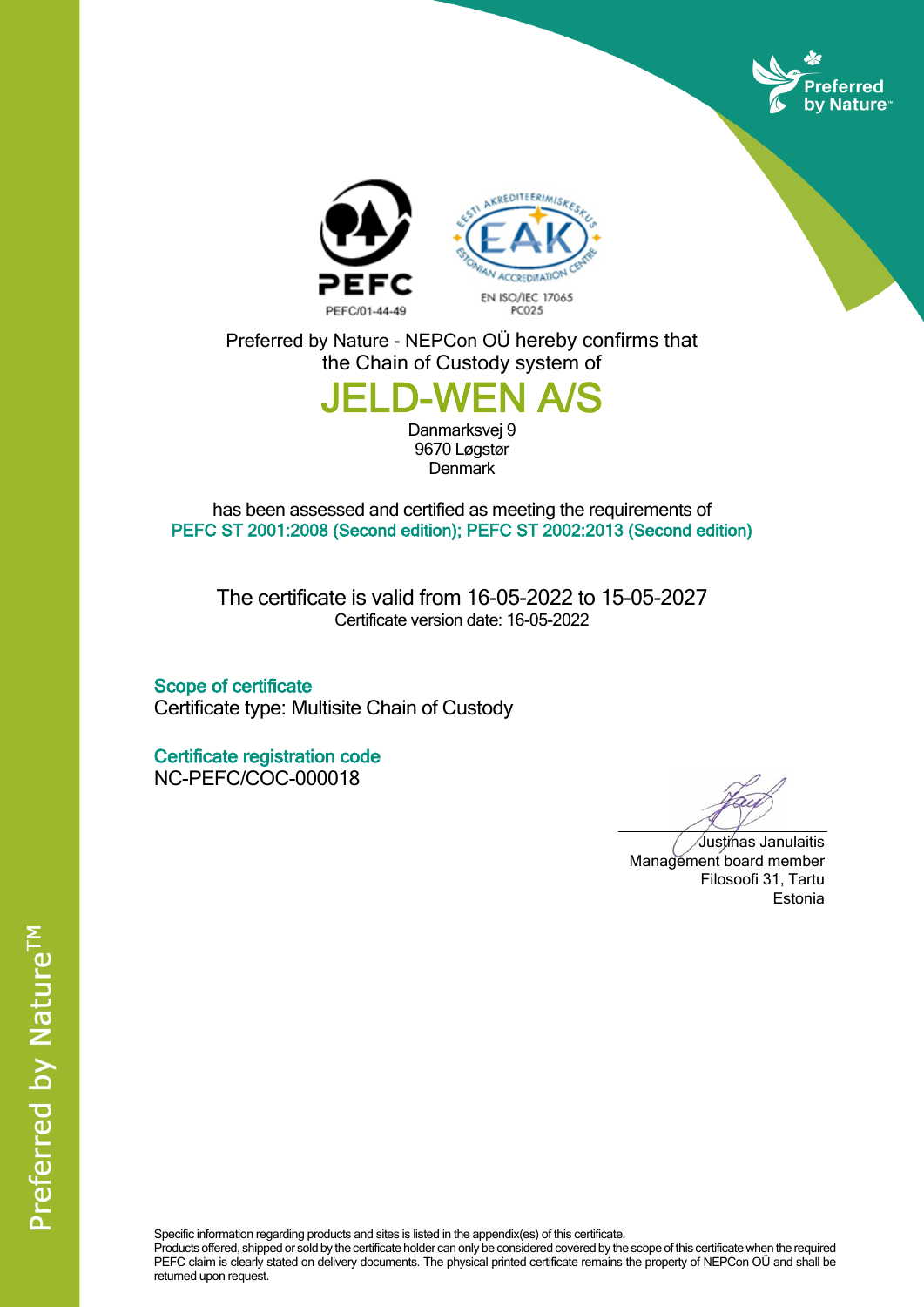

## **Annex A: Scope of JELD-WEN A/S PEFC Chain of Custody Certificate NC-PEFC/COC-000018**

| <b>Product Type</b>              | <b>PEFC Claims</b>                | <b>CoC Method</b>                         | <b>Input Material</b><br>Category     |
|----------------------------------|-----------------------------------|-------------------------------------------|---------------------------------------|
| 050600 - Fiber boards            | x% PEFC Certified                 | Percentage Method                         | Certified material;<br>Other material |
| 090100 - Stairs, flights         | <b>PEFC Controlled</b><br>Sources | Percentage Method                         | Other material                        |
| 090302 - Sandwhich<br>type doors | x% PEFC Certified                 | Physical separation;<br>Percentage Method | Certified material;<br>Other material |

Products offered, shipped or sold by the certificate holder can only be considered covered by the scope of this certificate when the required PEFC claim is clearly stated on delivery documents. The physical printed certificate remains the property of NEPCon OÜ and shall be returned upon request.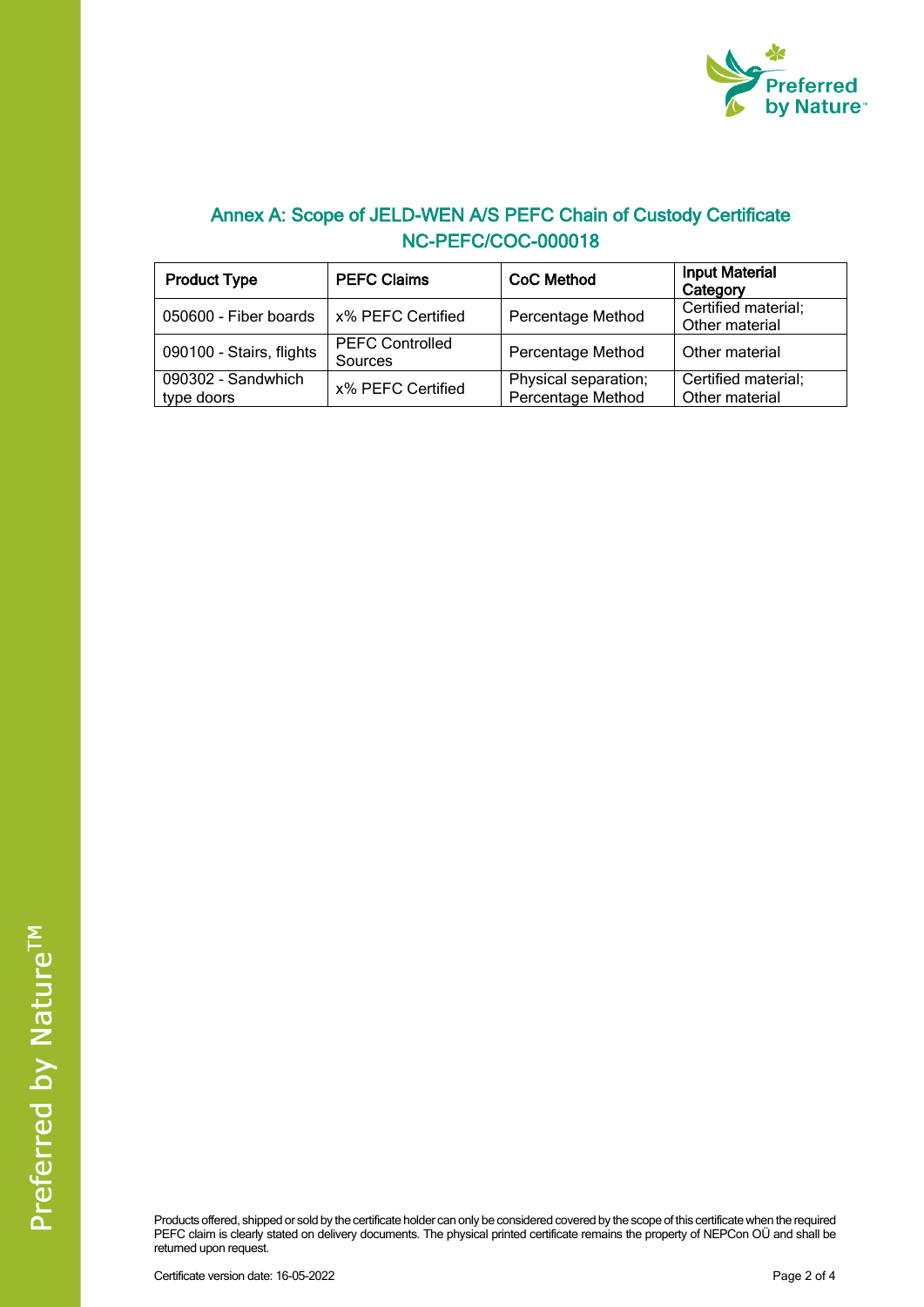

| <b>No</b>      | <b>Site Name</b>                                                      | <b>Address</b>                                                                            | <b>CoC Method</b>                   | Sub-code                  |
|----------------|-----------------------------------------------------------------------|-------------------------------------------------------------------------------------------|-------------------------------------|---------------------------|
| 1              | <b>JELD-WEN Danmark</b><br>A/S - Sdr. Felding                         | Europavej 1<br>Sdr. Felding<br>7280<br>Denmark                                            | <b>PEFC</b><br>Percentage<br>Method | NC-PEFC/COC-<br>000018-A  |
| $\overline{c}$ | Jeld-Wen UK Ltd,<br>Penrith                                           | Mardale Road, Penrith<br><b>Industrial Estate</b><br>Penrith<br>CA119EH<br>United Kingdom | <b>PEFC</b><br>Percentage<br>Method | NC-PEFC/COC-<br>000018-AA |
| 3              | Jeld-Wen UK Ltd,<br><b>Melton Mill</b>                                | Thorpe Road, Melton<br>Mowbray<br>Leicester<br><b>LE131SH</b><br>United Kingdom           | <b>PEFC</b><br>Percentage<br>Method | NC-PEFC/COC-<br>000018-AB |
| $\overline{4}$ | Jeld-Wen UK Ltd,<br><b>Melton Stairs</b>                              | Snow Hill, Melton Mowbray<br>Leicestershire<br><b>LE13 1PD</b><br>United Kingdom          | <b>PEFC</b><br>Percentage<br>Method | NC-PEFC/COC-<br>000018-AD |
| 5              | JELD-WEN Latvia,<br>Aizkraukle Door Factory                           | Rūpniecības iela 13<br>Aizkraukle<br>LV-5101<br>Latvia                                    | <b>PEFC</b><br>Percentage<br>Method | NC-PEFC/COC-<br>000018-B  |
| 6              | JELD-WEN Latvia, Ltd.<br>Wood Fiber Division                          | Aizkraukle Parish "Upes"<br>Aizkraukle region<br>LV-5101<br>Latvia                        | <b>PEFC</b><br>Percentage<br>Method | NC-PEFC/COC-<br>000018-C  |
| $\overline{7}$ | <b>JELD-WEN Danmark</b><br>A/S - Herning door<br>factory              | Nystedvej 2<br>Herning<br>7400<br>Denmark                                                 | <b>PEFC</b><br>Percentage<br>Method | NC-PEFC/COC-<br>000018-D  |
| 8              | <b>JELD-WEN Danmark</b><br>A/S - Logstor door<br>factory and terminal | Danmarksvej 9<br>Logstor<br>9670<br>Denmark                                               | <b>PEFC</b><br>Percentage<br>Method | NC-PEFC/COC-<br>000018-E  |
| 9              | <b>JELD-WEN Austria</b>                                               | Gleinkerau 70<br>Spital am Pyhrn<br>4582<br>Austria                                       | <b>PEFC</b><br>Percentage<br>Method | NC-PEFC/COC-<br>000018-F  |
| 10             | JELD-WEN<br>Deutschland GmbH&Co<br>KG - Oettingen                     | August-Moralt-Straße 1-3<br>Oettingen<br>D-86732<br>Germany                               | <b>PEFC</b><br>Percentage<br>Method | NC-PEFC/COC-<br>000018-G  |
| 11             | JELD-WEN<br>Deutschland GmbH&Co<br>KG. - Mittweida                    | Altenburger, Strasse. 38<br>Mittweida<br>D-09648<br>Germany                               | <b>PEFC</b><br>Percentage<br>Method | NC-PEFC/COC-<br>000018-H  |
| 12             | JELD-WEN France -<br>Eauze                                            | 1 rue Leche<br>Eauze<br>32800<br>France                                                   | <b>PEFC</b><br>Percentage<br>Method | NC-PEFC/COC-<br>000018-I  |

## **Annex B: Scope of JELD-WEN A/S PEFC Chain of Custody Certificate NC-PEFC/COC-000018**

Products offered, shipped or sold by the certificate holder can only be considered covered by the scope of this certificate when the required PEFC claim is clearly stated on delivery documents. The physical printed certificate remains the property of NEPCon OÜ and shall be returned upon request.